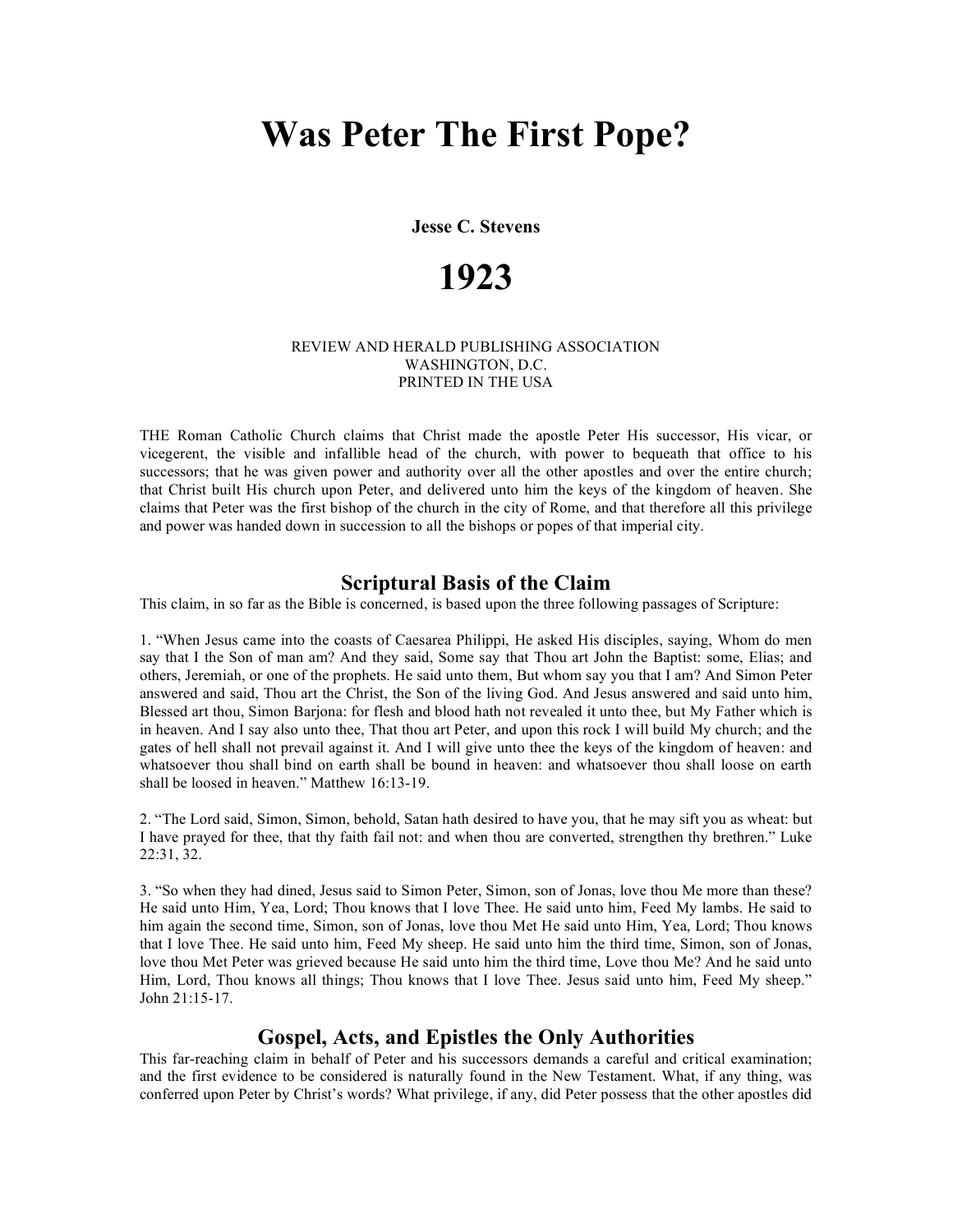not have? First of all, the Gospels, the Acts, and the Epistles necessarily contain the means of ascertaining what Peter enjoyed and exercised by virtue of Christ's words:

"I say also unto thee that thou art Peter, and upon this rock I will build My church; and the gates of hell shall not prevail against it. And I will give unto thee the keys of the kingdom of heaven: and whatsoever thou shall bind on earth shall be bound in heaven: and whatsoever thou shall loose on earth shall be loosed in heaven." Matthew 16:18, 19.

Very shortly after Christ said these words to Peter, the Savior bestowed upon the other apostles, and likewise upon the whole church, the power of binding and loosing. He said:

"Moreover if thy brother shall trespass against thee, go and tell him his fault between thee and him alone: if lie shall hear thee, thou has gained thy brother. But if he will not hear thee, then take with thee one or two more, that in the mouth of two or three witnesses every word may be established. And if he shall neglect to hour them, tell it unto the church: but if he neglect to bear the church, lot him be unto thee as a heathen man and a publican. Verily I say unto you, Whatsoever you shall bind on earth shall be bound in heaven: and whatsoever you shall loose on earth shall be loosed in heaven." Matthew 18:15-18.

It is apparent, therefore, that the words in Matthew 18:19, con corning binding and loosing, do not constitute an especial privilege of Peter. They plainly put no difference between him and the other apostles.

## **Peter Beneath the Other Apostles**

The second passage, "Simon, Simon, behold, Satan hath desired to have you, that he may sift you as wheat: but I have prayed for thee, that thy faith fail not: and when thou art converted, strengthen thy brethren," seems to place Peter beneath the other apostles. All of them were to be tried, but Peter's fall and denial of his Lord are alone foretold. The worst sin of the others was that they would be offended because of Christ, and cowardly flee. Peter would therefore stand in greater need of conversion than the others, and when that necessary change should take place, he was to strengthen his brethren who had not fallen as he bad, to save them, no doubt, from filling as he had done. Certainly to strengthen them by confession of his weakness in denying the Lord, is not suggestive of exercising authority over them.

## **Peter's Privilege Not Above Other Apostles**

The words in the third passage, "Feed My sheep," most certainly confer no privilege upon Peter above the other apostles. The privilege of feeding the sheep was conferred upon even the local elders of the church. The apostle Paul, addressing, at Miletus, the elders of the church of Ephesus, said, "Take heed therefore unto yourselves, and to all the flock, over the which the Holy Ghost hath made you overseers, to feed the church of God, which He hath purchased with His own blood." Acts 20:28.

And the apostle Peter himself gave a similar exhortation: "The elders which are among you I exhort, who am also an elder, Feed the flock of God which is among you, taking the oversight thereof, not by constraint, but willingly; not for filthy lucre, but of a ready mind; neither as being lords over God's heritage, but being ensamples to the flock. And when the chief Shepherd shall appear, you shall receive a crown of glory that fades not away." 1 Peter 5:1-4.

Hence when Christ said to Peter, "Feed My sheep," these words bestowed upon him no privilege that was not given to the other apostles, and to the elders of all the churches.

#### **The Kingdom of Heaven Defined**

Now, in all reason, if Christ, when He said to Peter, "Thou art Peter, and upon this rock I will build My church; and the gates of hell shall not prevail against it. And I will give unto thee the keys of the kingdom of heaven," etc., meant to give Peter primacy over all the other apostles, making Peter His vicar, as the Catholic Church claims, we would certainly be justified in expecting that this fact would be revealed in our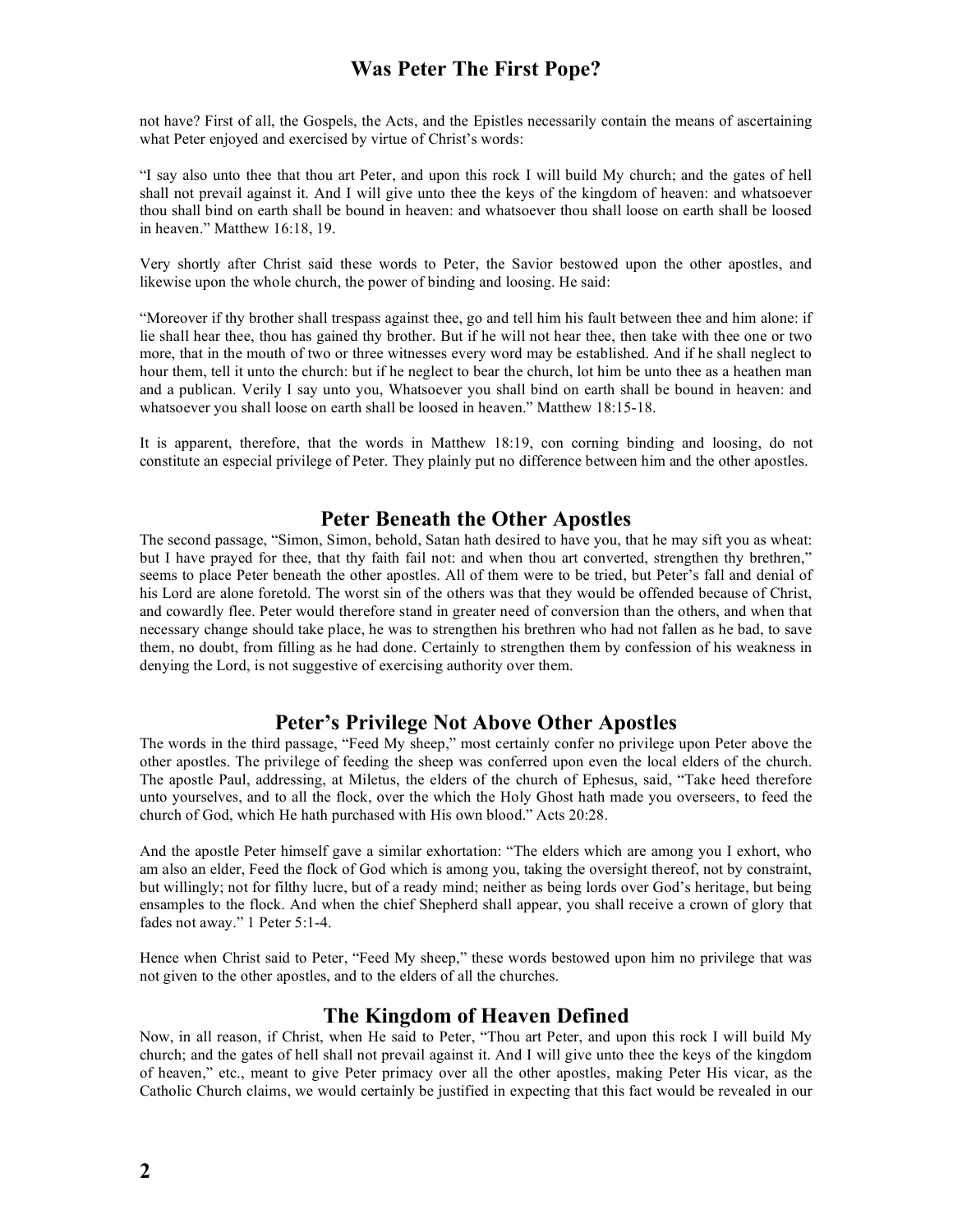Savior's words and actions after the utterance of these words to Peter, and also in the words and actions of the other apostles. What do we find?

A very little while after these words were spoken, the disciples came to Jesus, asking, "Who is the greatest in the kingdom of heaven?" Matthew 18:l. Often in the book of Matthew, the expression, "the kingdom of heaven," refers, not to the heaven where God's throne is, but to Christ's church on earth, in which is represented His kingdom. It is so used several times in the thirteenth of Matthew: "The kingdom of heaven is like unto a net, that was cast into the sea, and gathered of every kind" (verse 47); "The kingdom of heaven is likened unto a wan which sowed good seed in his field" (verse 24). If Peter had been made the visible head of the church, the vicegerent of Christ, why did the apostles ask this question, "Who is the greatest?" Did they not know that Peter had been made the greatest? Evidently not.

## **"It Shall Not Be So Among You"**

Again, a little later, Peter said to the Master, "Behold, we have forsaken all, and followed Thee; what shall we have therefore?" And Jesus said to them, "You which have followed Me, in the regeneration when the Son of man shall sit in the throne of His glory, you also shall sit upon twelve thrones, judging the twelve tribes of Israel." Matthew 19:27, 28. In these words Christ placed all the apostles on an equality.

There is no intimation here that Peter's throne would be exalted above those of the others. It was not long after this that John and James came with their mother to the Master, asking that one of them might Bit on His right hand and the other on His left in the kingdom that they thought He was going to establish. In Eastern kingdoms the two principal ministers of state, ranking next in authority to the monarch, were styled the vizier of the right and the vizier of the left. These were the positions for which John and James were asking.

What was Christ's answer to their request? If the Roman Catholic claim were true, Christ's answer should have been that He had given the right-hand place to Peter, and that He did not intend creating a left-hand place. But what He did say was to declare in the plainest language that no one of them was to exercise authority over the others. We read: "When the ten heard it, they were moved with indignation against the two brethren. But Jesus called them unto Him, and said, You know that the princes of the Gentiles exercise dominion over them, and they that are great exercise authority upon them, but it shall not be so among you." (See Matthew 20:20-26; Mark 10:35-43.)

There is more evidence of the same kind in our Savior's words to the disciples, recorded in Matthew 23. Speaking of the Pharisees, He said: "They bind heavy burdens and grievous to be borne, and lay them on men's shoulders; but they themselves will not move them with one of their fingers. But all their works they do for to be seen of men: they make broad their phylacteries, and enlarge the borders of their garments, and love the uppermost rooms at feasts, and the chief Heats in the synagogues, and greetings in the markets, and to be called of men, Rabbi, Rabbi. But be not you called Rabbi: for one is your Master, even Christ; and all you are brethren. And call no man your father upon the earth: for one is your Father, which is in heaven. Neither be you called masters: for one is your Master, even Christ." Matthew 23:4-10.

Here again the apostles are placed upon an equality. "One is your Master, even Christ; and all you are brethren." Peter is not to be called father, nor are any of the others. Peter is not exalted above his brethren.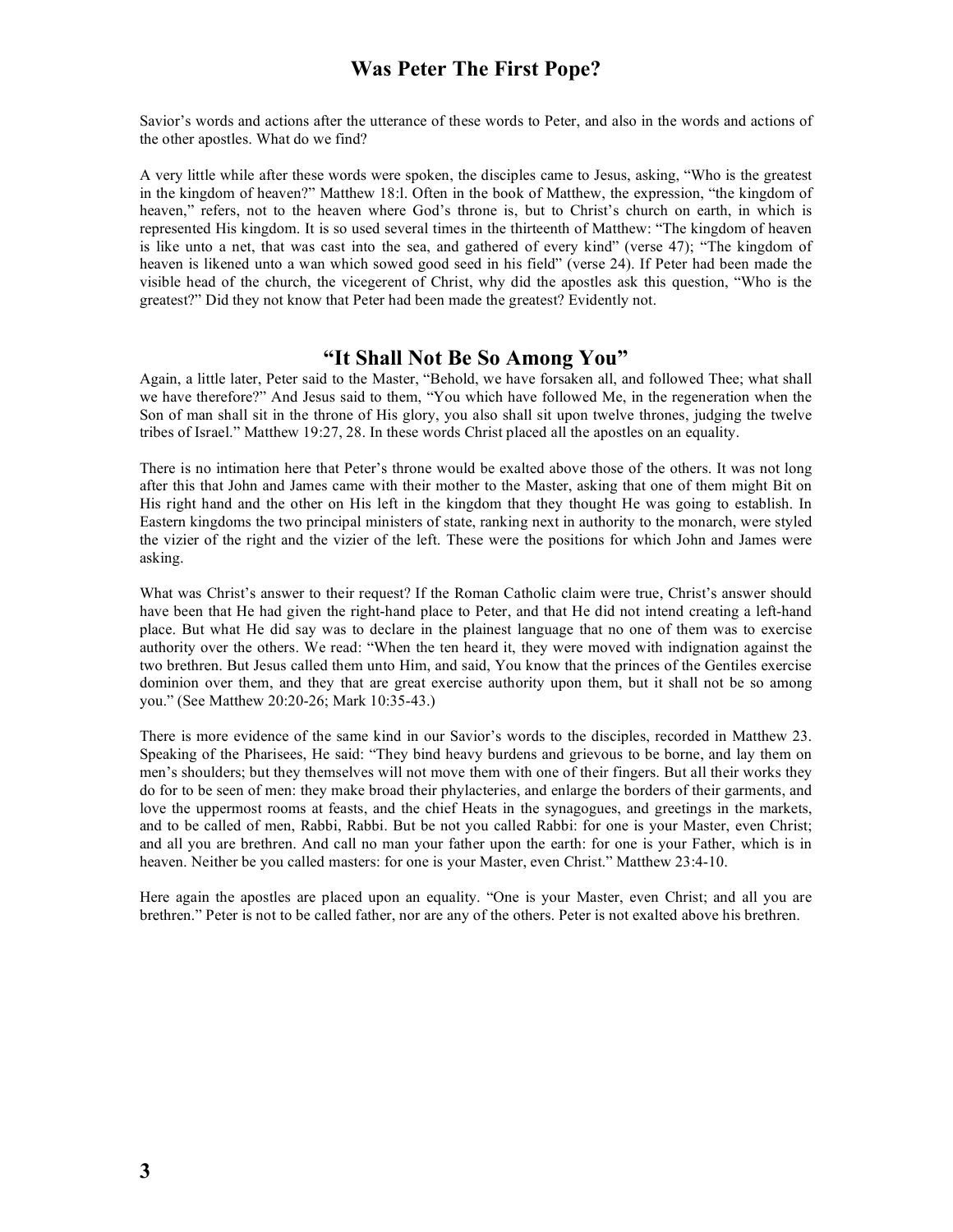#### **Merely One of the Branches**

After eating the Passover Supper with His disciples, the Master walked with them to the garden of Gethsemane, and on the way, probably seeing a grapevine, He drew a lesson there from, saying, "I am the vine, you are the branches." John 15:5. Here again the Master places all the apostles on an equality; Peter was merely one of the branches, as were John, James, and each of the others. We have further disproof of the papal claim for Peter in Christ's words to him as recorded in John 21:20-22:

"Peter, turning about, sees the disciple whom Jesus loved following; . . . and said, Lord, and what shall this man do? Jesus said unto him, If I will that he tarry till I come, what is that to thee? Follow thou Me." Now, if Peter had received, a little while before this, jurisdiction over John and over all the other apostles, as is claimed, Peter's question was not improper and unreasonable, and it called for a corresponding reply from the Master. But Christ said, "What is that to thee?" And in these words the Master asserted John's entire independence of Peter, and gave no hint that He had given Peter jurisdiction over John.

Thus not even once in any of Christ's words and actions, as recorded in the Gospels, was there given any hint whatever of Peter's primacy and authority over the other apostles, any hint that He had made Peter His successor, His vicar, or vicegerent, the visible head of the church.

## **Evidence in the Book of Acts**

What evidence does the book of Acts contain with reference to Peter's primacy? In the first part he is prominent. It is denied by no one that he was a leading apostle. But do we find any evidence that he was looked upon by the other apostles or by the church as the head of the church in Christ's place, having been appointed so by Christ, as is claimed from Christ's words in Matthew 16: 18, 19? His prominence is seen in the first chapter. The place of Judas must be filled, and Peter, it seems, was the first one to call the attention of the church to the prophecy in the Psalms that was to be fulfilled in appointing some one in Judas' place, made vacant by his treachery and suicide.

Now if Peter had been made the head of the church in Christ's place, he would have had the authority, and it would have been his duty to exercise it, to appoint some one in the place of Judas, as the pope has authority to appoint bishops, cardinals, etc. But nothing of the kind took place. The believers nominated two brethren, and after praying that God would guide them in the selection of the right one, they all voted, as we would now say, and Matthias was elected.

#### **Peter Reports to the Church**

There is more very interesting evidence in the eighth chapter. Philip the evangelist had been preaching the gospel in Samaria, and God had wonderfully blessed. In the fourteenth and fifteenth verses we read: "When the apostles which were at Jerusalem heard that Samaria had received the word of God, they sent unto them Peter and John: who, when they were come down, prayed for them, that they might receive the Holy Ghost."

How plain it is from this narrative that there was in the church at Jerusalem an authority greater than either Peter's or John's. This authority was in "the apostles which were at Jerusalem." It is a true axiom that the sender is greater than the sent, and Peter acknowledged this authority in going down to Samaria. Would it not be inconceivable that the cardinals of the Roman Church would send the pope on some mission? And would any pope allow himself to be sent?

In the tenth chapter we read of Peter's baptizing Cornelius and other Gentiles, and from the eleventh chapter we learn that the apostles and brethren at Jerusalem called him to account for the innovation. It will be plainly noticed that Peter did not claim any authority for his actions, as the Catholic Church claims he then had, and contend that they should obey him, but practically admitted his accountability to them by defending himself, and thus also showing his accountability to the church. It is therefore very plain that the other apostles and the church, and for that matter Peter himself, did not know that Christ had made Peter the head of the church.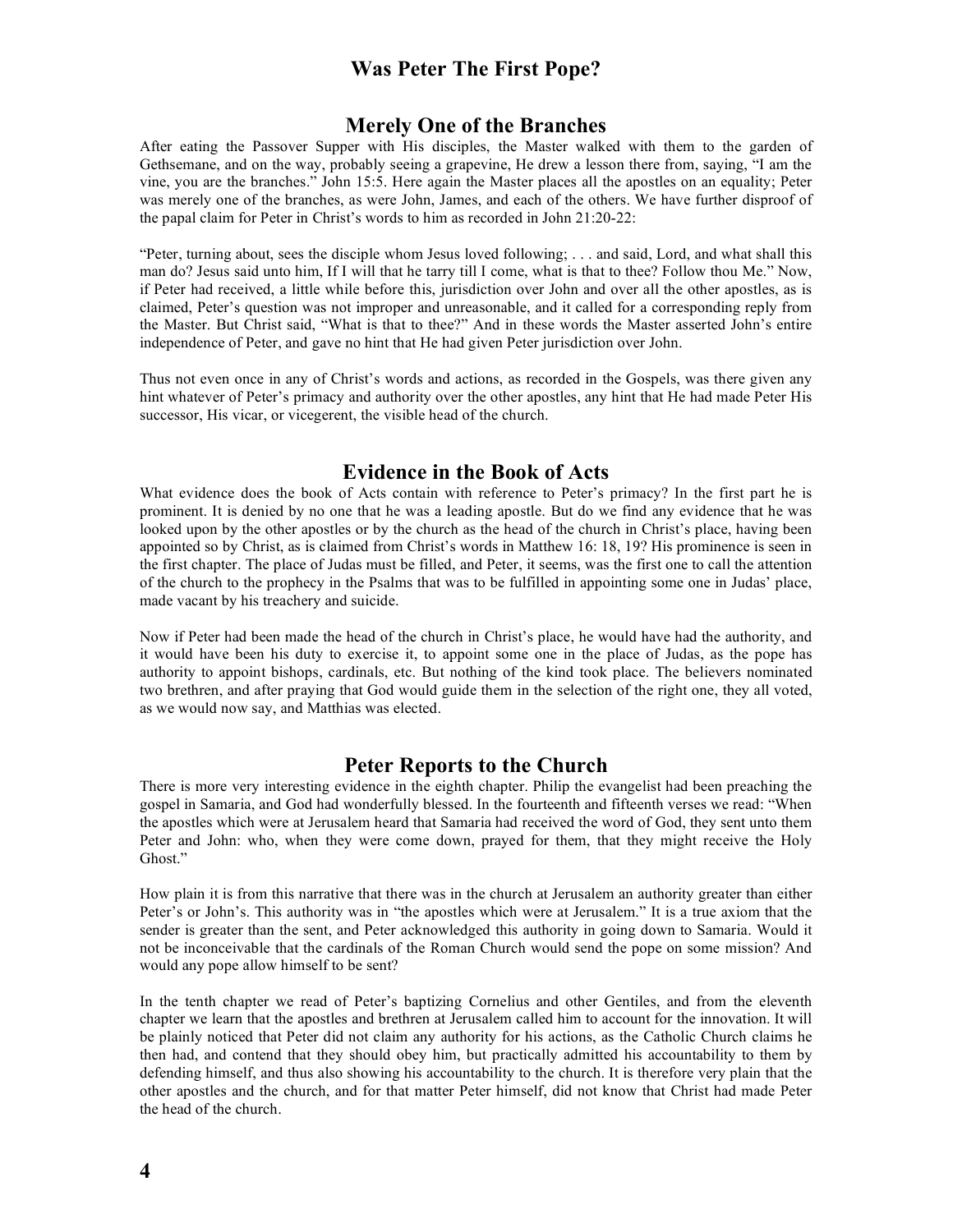But the strongest proof against the primacy of Peter in the early church is found in the fifteenth chapter of Acts. A council had been called at Jerusalem to consider the teaching of some that Christians were under obligation to observe the whole Mosaic law, even to circumcision.

James, and not Peter, acts as chairman of the council, and has a deciding voice, while Peter is merely a delegate, a debater, on a level with Paul and Barnabas. James terminates the discussion with an authoritative ruling, saying, "Wherefore my sentence is, that we trouble not them, which from among the Gentiles are turned to God: but that we write unto them, that they abstain from pollutions of idols, and from fornication, and from things strangled, and from blood." Acts 15:19, 20.

#### **Paul the Central Figure**

This closes the evidence in the book of Acts. Peter is not mentioned again in the entire book after this council. The apostle Paul becomes the central figure, and Peter goes into total eclipse, so far as the Acts is concerned. Like the Gospels, the book of Acts does not contain even a hint of the primacy of Peter, nor an inkling that the other apostles and the church recognized him as Christ's successor, having authority as the head of the church; but on the contrary, all the evidence shows that there were others possessing and exercising more authority than Peter, for example, James and the apostles at Jerusalem.

#### **The Testimony of the Epistles**

What is the testimony of the epistles of the New Testament? The apostle Paul, writing to the Corinthian church concerning divisions therein, said, "Now this I say, that every one of you said, I am of Paul; and I of Apollos; and I of Cephas [Peter]; and I of Christ." I Corinthians 1:12.

From this scripture it seems that it was a mark of division in the church for any one to say, "I am of Peter," but this certainly would not have been true if Peter bad been the head of the church in Christ's place, as the Roman Church claims. Instead, it would have been a mark of unity for one to say, "I am of Peter." But Paul teaches here that it was just as wrong to say, "I am of Peter," as it was to say, "I am of Paul" or Apollos. Again, Paul says, "God bath set some in the church, first apostles," etc. 1 Corinthians 12:28.

This scripture shows that in the divinely ordered constitution of the church, there was no higher authority in the church than the apostles, and let it be noted that no one of the apostles is singled out as having authority over all the other apostles. So far, then, it is seen that Paul makes no allusion to the so-called privilege of Peter, but on the contrary uses language that shows that no such thing was claimed or known in the days of the apostles.

#### **Paul Withstands Peter**

We come next to the book of Galatians. There is some very interesting evidence in the following verses: "Of these who seemed to be somewhat, (whatsoever they were, it makes no matter to me: God accepts no man's person:) for they who seemed to be somewhat in conference added nothing to me: but contrariwise, when they saw that the gospel of the uncircumcision was committed unto me, as the gospel of the circumcision was unto Peter; and when James, Cephas [Peter], and John, who seemed to be pillars, perceived the grace that was given unto me, they gave to me and Barnabas the right hands of fellowship; that we should go unto the heathen, and they unto the circumcision. Only they would that we should remember the poor; the same which I also was forward to do. But when Peter was come to Antioch, I withstood him to the face, because he was to be blamed. For before that certain came from James, he did eat with the Gentiles: but when they were come, he withdrew and separated himself, fearing them which were of the circumcision." Galatians 2:6-12.

The seventh and ninth verses of this passage show that instead of Peter's jurisdiction being over the whole church, he was restricted to a division of the church, that is, of the circumcision-converts to the gospel from among the Jews. Paul says that unto him was committed the gospel of the uncircumcision, and in another place he calls himself the apostle to the Gentiles. If Peter, then, were ever the head of any church, he was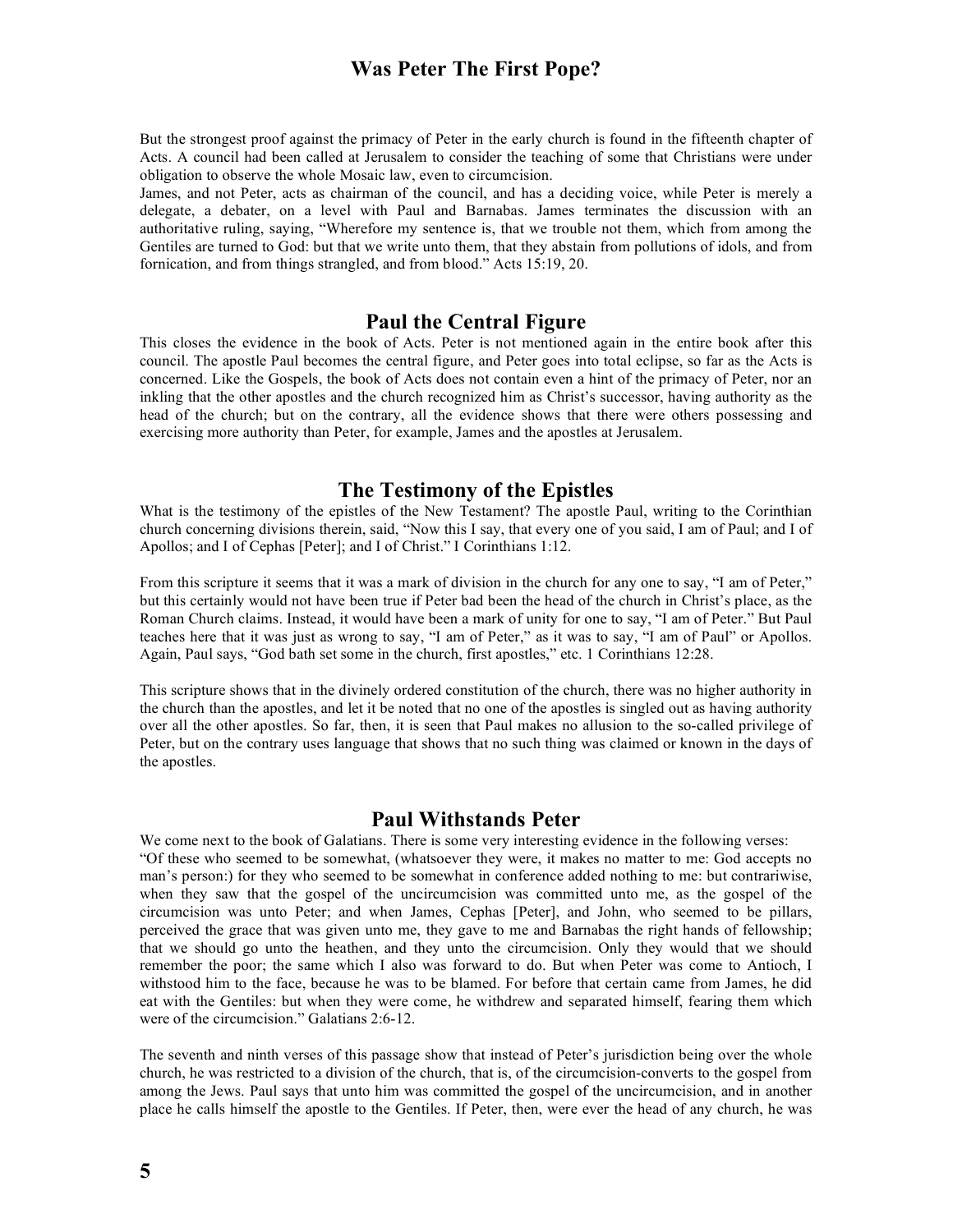head of only a portion of it, namely, the Jewish; for, as plainly stated in the Scriptures, Paul was head of the Gentiles; and if the pope be his successor, he can claim no more; for it is evident that Peter could not hand down to his successors greater or wider authority than he himself had.

In the ninth verse, Paul speaks of James, Cephas (Peter), and John as pillars in the church. Now this language means that James, Peter, and John were on an equality; or that James (James is mentioned first), as bishop of the church in Jerusalem, was in some degree Peter's ecclesiastical superior; and this seems to be implied by Peter's dissembling at Antioch, mentioned in verses 12 and 13. Peter had eaten with the Gentiles, but when a party came "from James," for fear of them, apparently, he withdrew and separated himself.

The evidence here, as elsewhere, is entirely contrary to the claim that Peter was the head of the church, and most certainly here is clear evidence in disproof of Peter's infallibility. He decides wrongly on a question of faith (Catholic writers have claimed that Christ promised infallibility to the church in its teaching), for the church ever after took Paul's view of the matter; and Paul, the younger apostle, withstands Peter to the face, instead of submitting to him, as he would have done without question had Peter been the vicar of Christ, the infallible head of the church.

## **Peter's Own Words and Actions**

We will now consider Peter's own words and actions. Do they indicate that he understood that the Master had made him His successor, that he was the head of the church, the rock upon which the Master built His church? There are three passages of Scripture that have a bearing on this question:

1. "As Peter was coming in, Cornelius met him, and fell down at his feet, and worshiped him. But Peter took him up, saying, Stand up; I myself also am a man." Acts 10:25, 26.

2. "You also, as lively stones, are built up a spiritual house, a holy priesthood, to offer up spiritual sacrifices, acceptable to God by Jesus Christ. Wherefore also it is contained in the scripture, Behold, I lay in Zion a chief corner-stone, elect, precious: and he that believeth on Him shall not be confounded. . . . And a stone of stumbling, and a rock of offense, even to them which stumble at the word, being disobedient: whereunto also they were appointed." 1 Peter 2:5-8.

3. "The elders which are among you I exhort, which am also an elder, and a witness of the sufferings of Christ, and also a partaker of the glory that shall be revealed: Feed the flock of God which is among you, taking the oversight thereof, not by constraint, but willingly; not for filthy lucre, but of a ready mind; neither as being lords over God's heritage, but being ensamples to the flock. And when the chief Shepherd shall appear, you shall receive a crown of glory that fades not away." 1 Peter 5:1-4.

In the first passage, Peter seems to be entirely unconscious of his being the vicar of Christ, and his refusal to allow Cornelius to fall down and worship him is very unlike many of his so-called successors, who have been anxious for men to bow down and worship them. If this was on account of his humility, it is a pity that this virtue was not handed down also.

In the second passage, Peter refers to Christ as the rock foundation of the church. He quotes from Isaiah 28:16: "Therefore thus said the Lord God, Behold, I lay in Zion for a foundation a stone, a tried stone, a precious corner-stone, a sure foundation: he that believeth shall not make haste."

"A foundation stone," "a tried stone," "a sure foundation,"--these words Peter applied to Christ. Evidently he did not understand that the words of Christ, "Upon this rock I will build My church," applied to himself. To the apostle Peter, Christ alone was that rock, and no other.

And in the third passage, Peter speaks of himself as an elder, and places himself on a level with the other elders of the church, and admonishes them all not to be lords over God's heritage----the very office that is claimed for the pope. If there is any meaning at all in this language, it means that Peter did not understand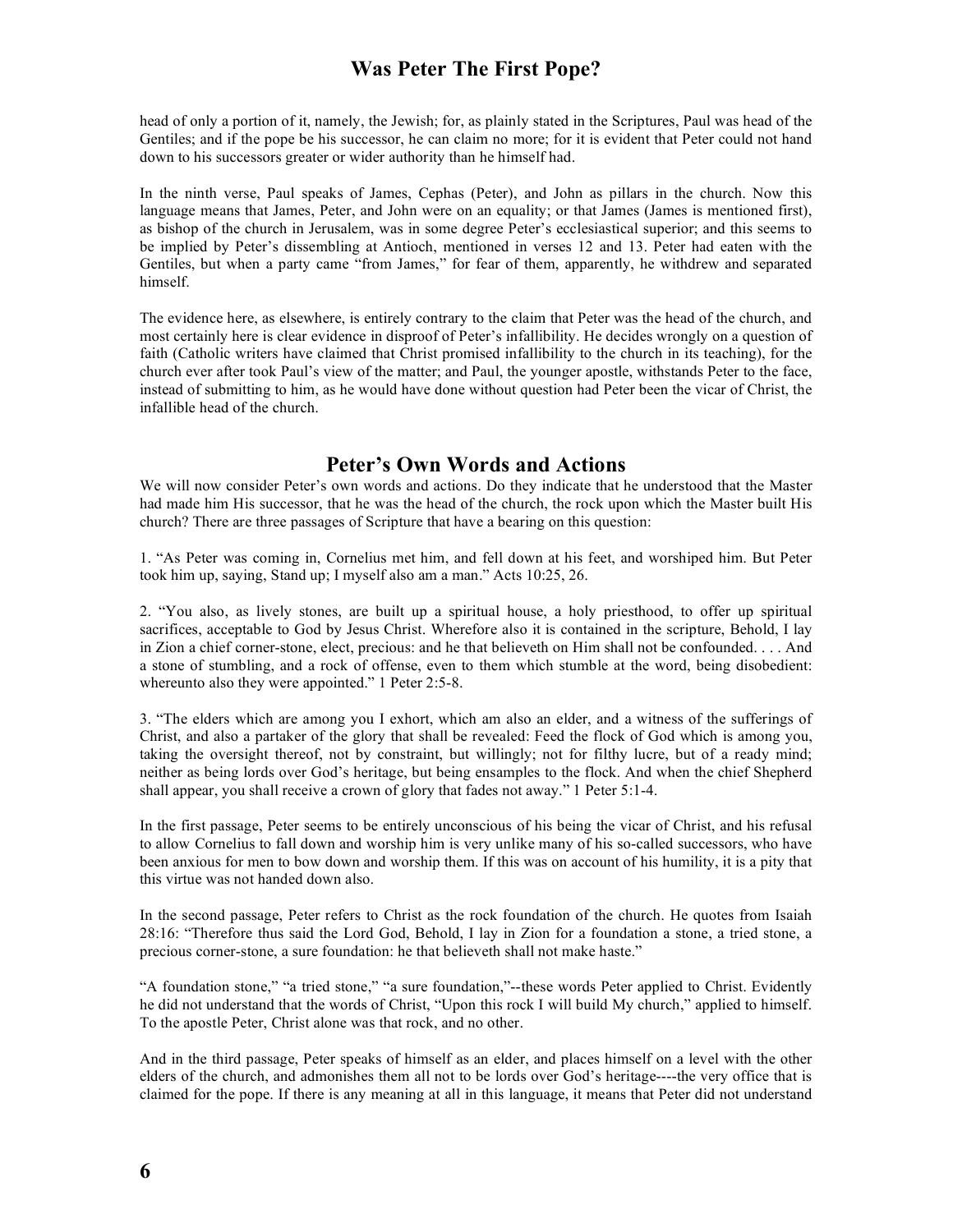that he had been made by Christ lord over Christ's church; and to Peter, Christ was the chief Shepherd. (This title also has been applied to the pope.) It is therefore perfectly plain from Peter's own words and actions that he (Peter) did not know that Christ had made him His successor, the head of the church, the chief Shepherd, and the rock upon which the church was built.

#### **Peter Eclipsed by Paul**

If the Roman Catholic Church had undertaken to prove that either James or Paul, instead of Peter, was the head of the church in apostolic times, a much stronger case could have been made out, particularly as to Paul. However, James was bishop of the church at Jerusalem, and that was the first church of Christian believers. But when Paul comes into the Christian church, Peter especially goes into eclipse so far as leadership is concerned. Even in the early centuries, ecclesiastical writers speak of Paul as the apostle. St. Augustine said, "So when 'apostle' is said, if it be not expressed what apostle, none is understood save Paul;" and Chrysostom said, "When you say apostle, at once all think of Paul, just as when you say Baptist they think of John."

The apostle Paul was the greatest teacher of the apostolic church. Peter was not. Peter's writings in the New Testament are quite insignificant in comparison with Paul's. Paul wrote (as they are given in our Bibles) 100 chapters with 2,325 verses. Peter wrote 8 chapters with 166 verses. Paul claimed and exercised apostolic authority in the church, as is seen from the following scriptures:

1. "I speak to you Gentiles, inasmuch as I am the apostle of the Gentiles, I magnify mine office." Romans 11:13. He here claims to be the (not an) apostle of the Gentiles, claiming the Gentile world is peculiarly his.

2. "Now concerning the collection for the saints, as I have given order to the churches of Galatia, even so do you. Upon the first day of the week let every one of you lay by him in store, as God has prospered him, that there be no gatherings when I come." 1 Corinthians 16:1-4. Note, he gives orders to the churches.

3. "As God has distributed to every man, as the Lord hath called every one, so let him walk. And so ordain I in all churches." I Corinthians 7:17. He makes ordinances binding on all the churches.

4. "In nothing am I behind the very chief apostles." 2 Corinthians 12:11. "I suppose I was not a whit behind the very chief apostles." 2 Corinthians 11:5. In Galatians 2:9 he spoke of James, Peter, and John as pillars in the Christian church. These doubtless were included in the "chief" of apostles. He says he was not a whit behind the very chief of them, making no exception even in favor of Peter, which he certainly would have done had he understood that Christ had made Peter the head of the church, as claimed by the Catholic Church.

5. "We command you, brethren, in the name of our Lord Jesus Christ, that you withdraw yourselves from every brother that walks disorderly." 2 Thessalonians 3:6. "If any man obey not our word by this epistle, note that man, and have no company with him, that he may be ashamed." Verse 14. He here lays down rules to be observed in the ease of one walking disorderly, and commands obedience.

6. "For this cause left I thee in Crete, that thou should set in order the things that are wanting, and ordain elders in every city, as I had appointed thee." Titus 1:5. He sends out ministers with power to act in perfecting the organization of the church.

7. "Beside those things that are without, that which cometh upon me daily, the care of all the churches." 2 Corinthians 11:28. And besides all these things, he lays down many regulations for the observance of the Christian churches, as, for example:

- 1. Lawsuits between Christians. 1 Corinthians 6:1-4.
- 2. The unequal yoking of Christians with unbelievers. 2 Corinthians 6:14-17; 1 Corinthians 7:12-17.
- 3. Use of unknown tongues in public worship. 1 Corinthians 14:27-40.
- 4. Weekly offerings for the poor. 1 Corinthians 16:1-4.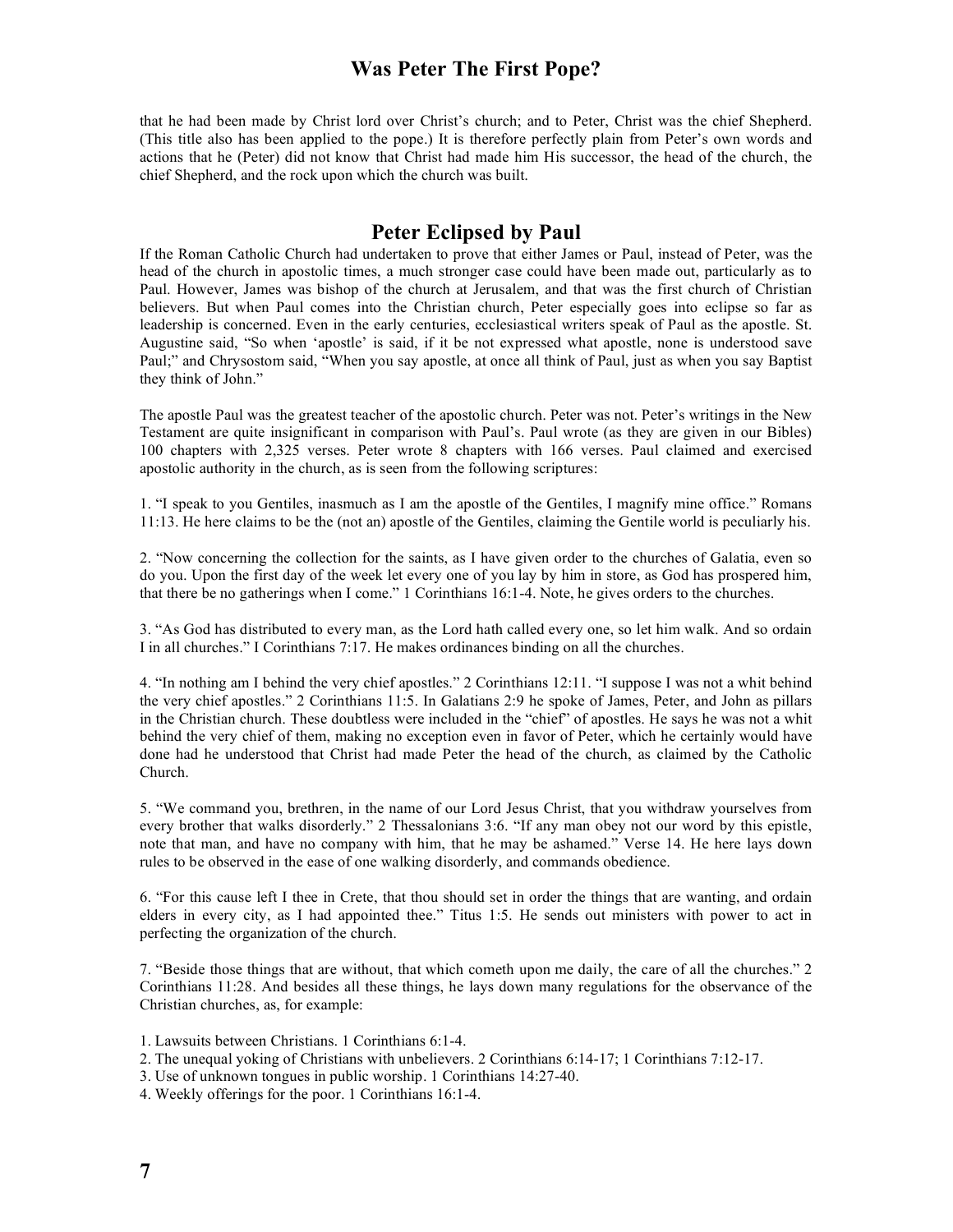5. Dress of women. 1 Timothy 2:9-15.

6. Preparation for the celebration of the Lord's Supper. 1 Corinthians 11:18-34.

7. Qualifications of elders and deacons. 1 Timothy 3:1-13.

8. Dis fellowshipping of heretics. Titus 3:10.

Thus it must be clear to the reader that Paul was the more prominent apostle in the apostolic church.

## **Who Is the Rock?**

What was the meaning of Christ's words to Peter, "I say also unto thee, That thou art Peter, and upon this rock I will build My church; and the gates of hell shall not prevail against it"

First, let us consider the relationship between type and antitype; for in this there is light. The ceremonial, or Mosaic, dispensation, with its types, shadows, and figures, was a type of the gospel. The old-covenant sanctuary was a type of the new-covenant sanctuary. Hebrews 8:1-5; 9:9-12, 23, 1-5. The service in the first was a type of the service in the second. Hebrews 8:5. The shedding of the blood of innocent beasts, slain at the door of the sanctuary, was a type of Christ's death upon the cross. Their blood was a type of Christ's blood. Hebrews 9:15; 10:4; 1 Peter 1:19. The Old Testament church was a type of the New Testament church.

Now the antitype is never lower than the type. This is the law of type and antitype. Who was the rock of the Old Testament church? It was the Lord, as many scriptures testify: "He is the Rock, His work is perfect: a God of truth and without iniquity, just and right is He." Deuteronomy 32:4. "The God of Israel said, the Rock of Israel spoke to me, He that rules over men must be just, ruling in the fear of God." 2 Samuel 23:3. This is confirmed in the New Testament:

"They drank of that spiritual Rock that followed them: and that Rock was Christ." 1 Corinthians 10:4. Now if Peter be the rock of the Christian church, it follows that the rock of the New Testament church is lower than the rock of the Old Testament church; for there certainly is a very wide gulf between the Lord and Peter. It should give a true Christian a shock to think of the rock of the Old Testament church being God, while the rock of the New Testament church is man. This is impossible in fact, and impossible of belief.

The interpretation that the Catholic Church places upon the words of our Savior in addressing Peter, is contradicted by every bit of evidence in the New Testament, as we have seen in our examination of the evidence, and that interpretation has been disputed by Bible students for centuries.

In Christ's words to Peter, "I say also unto thee, That thou art Peter, and upon this rock I will build My church," two entirely different Greek words are used for "Peter" and "rock." Christ said, "Thou art Peter [petros, stone], and upon this rock [pets, rock] I will build My church." They are nouns of different genders. Petros is masculine, while pets is feminine. Petros means "stone." Young defines it as, "A small stone." Petra is "rock." Christ said to Peter, "Thou art Simon the son of Jona: thou shall be called Cephas, which is by interpretation, A stone." John 1:42. The Greek word, petros, is here used. Fully to harmonize with the Roman contention, the verse should read, "Thou are Petros, and upon this Pelros I will build my church;" or else Petra in both clauses of the sentence.

## **Christ the Rock**

Christ is the rock upon which the church is built. "Upon this pets" (rock, referring to Himself), He said, "I will build My church," and this, as we have seen, is the teaching of the entire New Testament. It was taught by Peter himself that Christ was the rock foundation of the church. 1 Peter 2:4-8. The same precious truth was taught by the apostle Paul. He wrote, "Other foundation can no man lay than that is laid, which is Jesus Christ." 1 Corinthians 3:11.

Under another figure, Peter is merely a stone in the foundation, while Christ is the chief corner-stone. "Now therefore you are no more strangers and foreigners, but fellow citizens with the saints, and of the household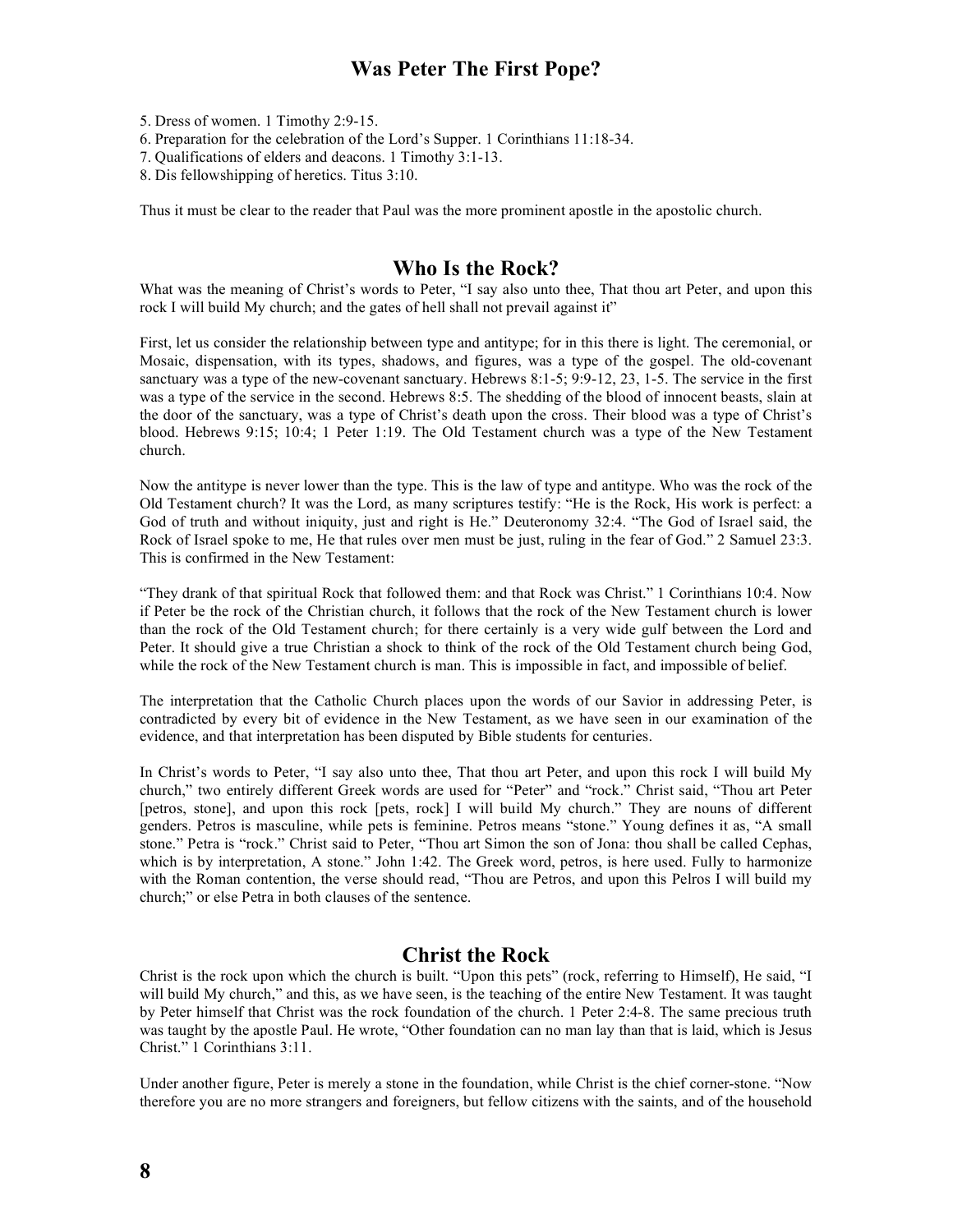of God; and are built upon the foundation of the apostles and prophets, Jesus Christ Himself being the chief corner-stone." Ephesians 2:19, 20.

In this scripture all the apostles are placed on an equality. Peter is a stone in the foundation. So are James and John, Andrew and Bartholomew, and Matthew and all the other apostles; and likewise are the prophets stones in the foundation. Peter is on an equal footing with them all, but not above his brethren. This is the plain and unequivocal teaching of the Bible on this question.

## **The Keys of the Kingdom**

Nor did the Master give to Peter alone the keys of the kingdom. They were given unto all the apostles, and for that matter, the whole church. What are the keys of the kingdom? The keys are that which unlocks heaven to the sinner. What is it that locks heaven against one? It is sin. The provision to take away sin, that man might not be shut out of heaven, is the key of the kingdom, and that provision is the gospel of our Lord. Now the privilege and commission to preach the gospel were given to all the apostles, and likewise to the whole church. The church really exists for no other work than to preach the gospel in all the world; and if a man accepts it, the kingdom of heaven is unlocked to him.

## **The Power to Forgive Sins**

It is certainly plain from the New Testament that the apostles did not understand that they were given the power to forgive sins, personally, by the words of Christ to them, "Whose so ever sins you remit, they are remitted unto them" (John 20:23); for we do not find a hint in the New Testament that they ever claimed or exercised the power to forgive sins. This they certainly would have done had they so understood it; for the importance of carrying out such a commission, had it been given them, can be seen without argument. On the contrary, we find the apostles, including Peter, directing the people to God for the forgiveness of their sins. To Simon, who desired to buy the gift of the Holy Ghost with money, Peter said, "Repent therefore of this thy wickedness, and pray God, if perhaps the thought of your heart may be forgiven thee." Acts 8:22. And the apostle John said, "If we confess our sins, He is faithful and just to forgive us our sins, and to cleanse us from all unrighteousness." 1 John 1:9. Likewise in the book of Hebrews we read the admonition, "Let us therefore come boldly unto the throne of grace, that we may obtain mercy, and find grace to help in time of need." Hebrews 4:16. This throne of grace is in the heavenly sanctuary, and it is the only confessional of the Christian system.

The meaning of Christ's words to the apostles is made plain by the words of the Lord to the prophet Jeremiah: "Before I formed thee I knew thee; and I ordained thee a prophet unto the nations. . . See, I have this day set thee over the nations and over the kingdoms, to root out, and to pull down, and to destroy, and to throw down, to build, and to plant." Jeremiah 1:5-10.

Did this mean that Jeremiah was given the power, as an individual, to uproot nations, to pull down, to destroy, or to up build national Certainly not; no more than Christ's words gave to the apostles the power, as individuals, to forgive sins. Jeremiah was called of God to be a prophet unto the nation. When God sent a message to a nation through Jeremiah, if that nation accepted and walked in the light of that message, it stood and was built up; but if that nation rejected the message through Jeremiah, it was to be uprooted, pulled down, and destroyed. But Jeremiah was not given such power individually. The power to do this was in the message which he bore. All this is evident from the following verses:

#### **Conditions of Forgiveness**

"At what instant I shall speak concerning a nation, and concerning a kingdom, to pluck up, and to pull down, and to destroy it; if that nation, against whom I have pronounced, turn from their evil, I will repent of the evil that I thought to do unto them. And at what instant I shall speak concerning a nation, and concerning a kingdom, to build and to plant it; if it do evil in My sight, that it obey not My voice, then I will repent of the good, wherewith I said I would benefit them." Jeremiah 18:7-10.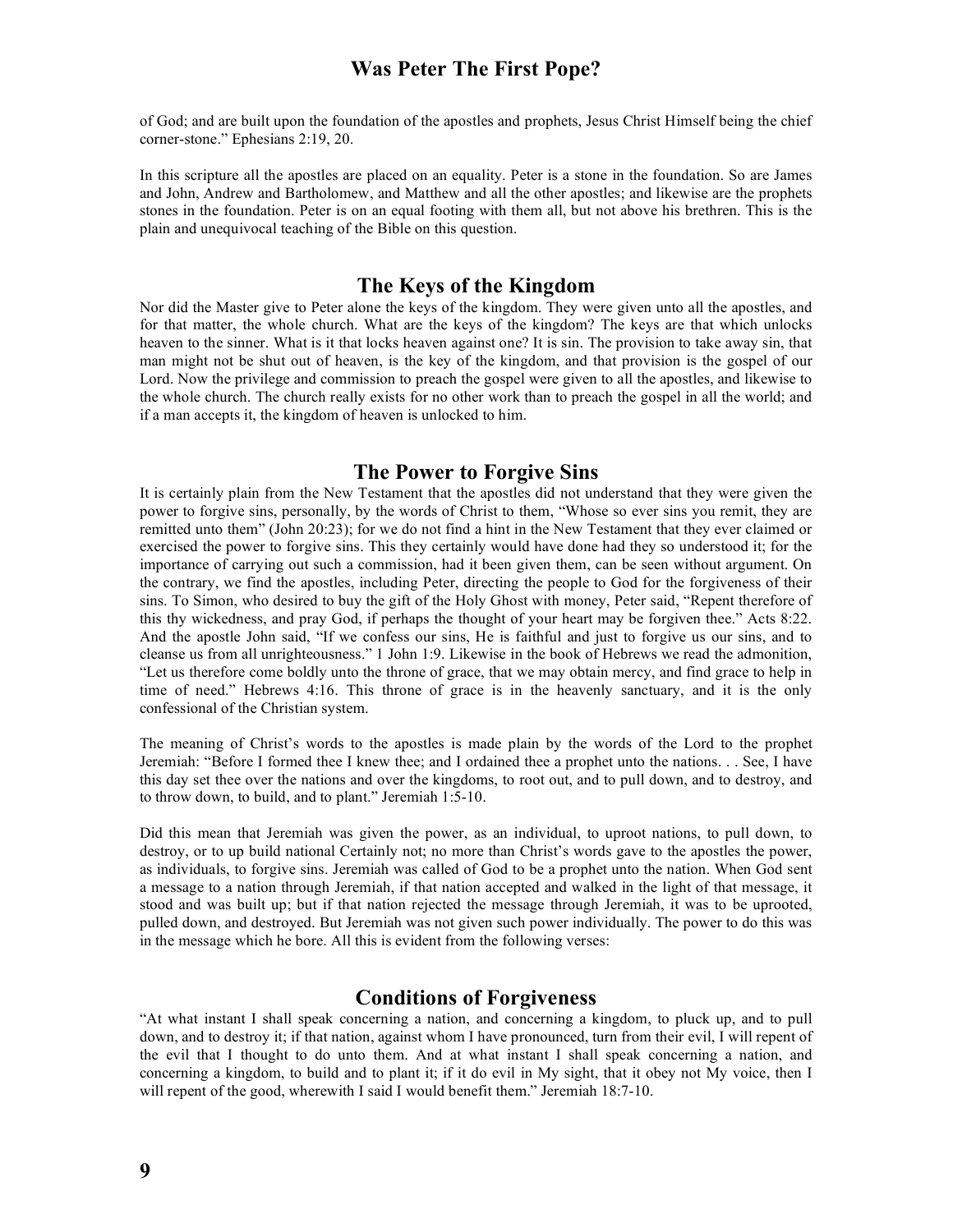So with the apostles. They were given the gospel message to proclaim. If a person accepted the message they bore, his sins were remitted, and he was loosed from the bondage of sin; if he rejected it, he was still bound. The forgiveness of sin was in the message that they carried. The priestly confessional is not of God's ordaining. God alone forgives sin.

## **Roman Catholic "Fathers"**

The Catholic Church contends that her claim that Peter was made Christ's successor, the rock upon which Christ built His church, is substantiated by tradition and by the testimony of the so-called Fathers of the church. If this were true, it would have no weight with many people, but it is not true. The creed of Pope Pius IV is the authoritative creed of the Roman Catholic Church. In that creed we read:

"I also admit Holy Scripture according to that sense which the holy mother church has held and does hold, to whom it belongs to judge of the true sense and interpretation of the Holy Scriptures; neither will I ever take and interpret them otherwise than according to the unanimous consent of the Fathers."

According, then, to this creed, it must be shown that there is full agreement among the Fathers in their interpretation of Christ's words to Peter,-that Peter is the rock upon which Christ built His church, in order to be accepted even by Catholics. What does the Catholic Church mean by the "Fathers"? She means the theological teachers and doctors of the church from the age immediately following the days of the apostles down to St. Bernard, who is accounted the last of the Fathers, and who died in 1153. What, then, do the Fathers teach as to the rock of the church4 How do they interpret Christ's words, "Thou are Peter, and upon this rock I will build My church"?

#### **Testimony of the Fathers**

Writers who have made a specialty of studying the writings of the Fathers on this question, tell us that very few of the Fathers in the centuries immediately following the days of the apostles, made any comment at all upon our Savior's words in Matthew 16:18. This seems a bit strange if the church's claims for Peter were true.

Cyprian, bishop of Cartilage, who lived and wrote during the latter part of the third century, said, in explanation of this passage, that it serves to explain "the honor of a bishop and the order of the church. So that the church is founded upon the bishops." Epistle 27. And the second time he refers to the text he says: "The Lord that he might set forth unity, He arranged by His authority the origin of that unity, as beginning from one. Assuredly the rest of the apostles were also the same as Peter, endowed with a like partnership both of honor and power; but the beginning proceeds from unity."

Origen, who lived and wrote in the third century, says, in commenting on the text in question: "The rock is every disciple of Christ from whom they drank who drank of the spiritual rock which followed them. . . But if thou thinks the whole church is built by God on Peter alone, what dost thou say of John, the son of thunder, and every one of the apostles? Or shall we say that the gates of hell were not to prevail against Peter in particular, but that they were to prevail against the other apostles and perfect ones?" - Comments on Matthew 16:18.

Hilary of Poitiers, called a doctor of the church, said: "Upon this rock of the confession is the building up of the church. This faith is the foundation of the church. Through this faith the gates of hell are powerless against it. This faith hath the keys of the heavenly kingdom."-De Trinity 6:36, 37.

Jerome, who wrote in the latter part of the fourth century, said: "Christ is the rock, who granted to His apostles that they should be called rocks."-Comments on Amos 6:12. And in another place, "But thou says that church is founded on Peter, albeit the very same thing is also done upon all of the apostles, and they all receive the keys of the kingdom of heaven, and the strength of the church is established on them all equally."-Adv. Jovin 2.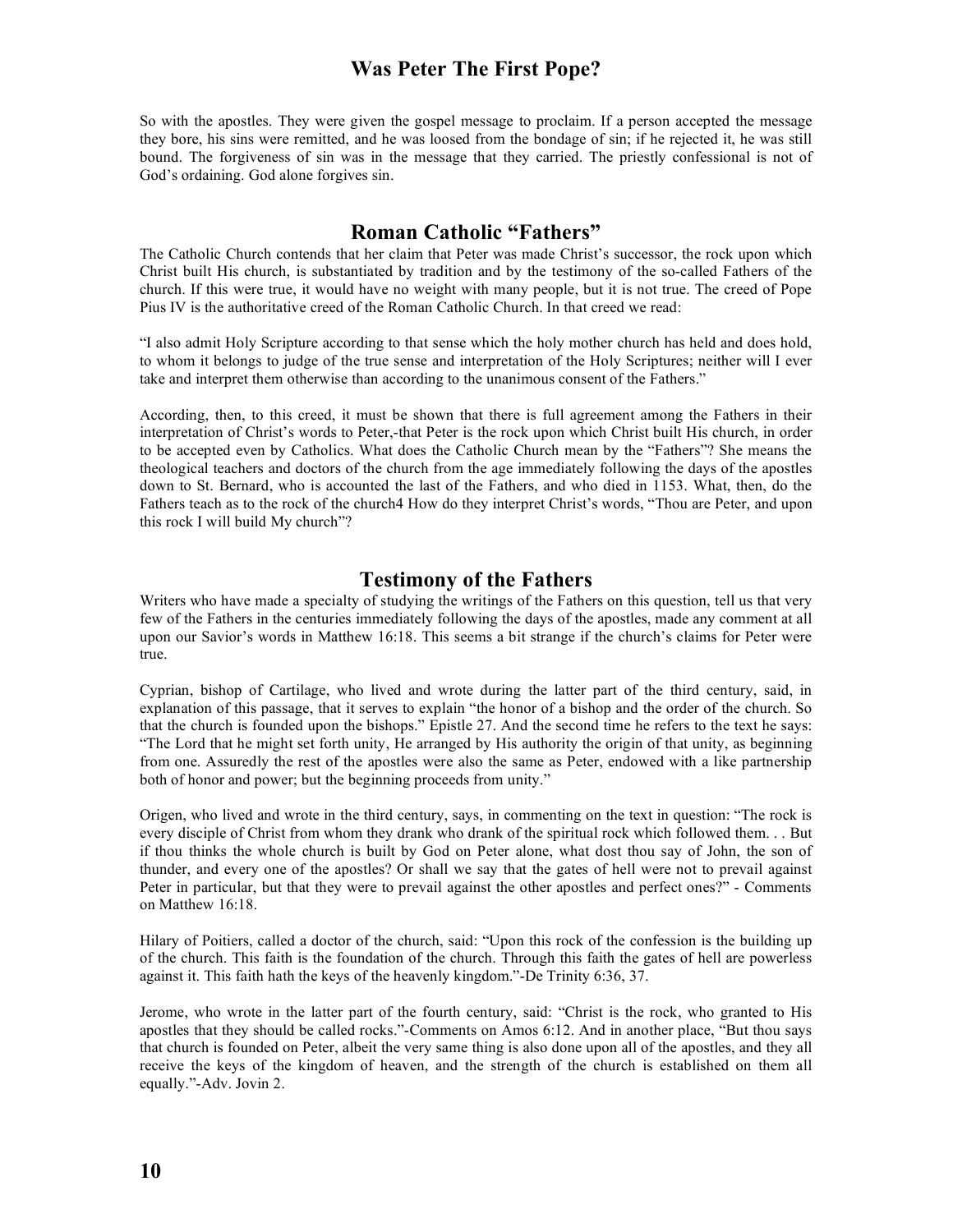And still again in another place he says: "Upon this rock the Lord founded His church; from this rock the apostle Peter derived his name. The foundation which the apostle, as architect, laid in our Lord Jesus Christ alone. On this foundation the church of Christ is built."-Comments on Matthew 7:24, 35.

John Chrysostom said: "'I say unto thee, Thou are Peter, and upon this rock, will I build My church;' that is, on the faith of his confession." - Comments on Matthew 16:13, paragraph 3, Homily 54.

Augustine, writing in the first past of the fifth century, said, in explaining Christ's words to Peter: "At the same time while I was a priest, I wrote a book against the letter of Donatus, in which book I said in a certain place of the apostle Peter, that the church was founded on him as on a rock, an interpretation which is also sung by the lips of many in the verses of the blessed Ambrose where he speaks of the cock, Lo! even the very church's rock melts at the crowing of the cock.' But I know that afterward I most frequently have thus explained what the Lord said, 'Thou art Peter, and upon this rock I will build My church,' that it should be understood as upon Him whom Peter confessed, saying, 'Thou art the Christ, the Son of the living God,' and that Peter, named from this rock, represented the person of the church, which is built on the rock, and received the keys of the kingdom of heaven. For it was not said to him, 'Thou are the rock' (petra), but, 'Thou art Peter (petros). For Christ was the rock whom Simon confessing, as the whole church confesses Him."-Retractions, 1:21.

Cyril of Alexandria said: "That which He named a rock, referring to his name, was naught else, I think, than the unshaken and most firm faith of the disciple, on which also the church of Christ was founded and established." Dialogue on the Trinity, 4.

Janus (J. J. Dollinger), himself a Catholic, says on this point: "Of all the Fathers who interpret these passages in the Gospels, not a single one of them applies them to the Roman bishops as Peter's successors. How many Fathers have busied themselves with these texts, yet not one of them whose commentaries we possess-Origen, Chrysostom, Hilary, Augustine, Cyril, Theodoret, and those whose interpretations are collected in catenas-has dropped the faintest hint that the primacy of Rome is the consequence of the commission and promise to Peter! Not one of them has explained the rock or foundation on which Christ would build His church of the office given to Peter to be transmitted to his successors, but they understood by it, either Christ Himself, or Peter's confession of faith in Christ; often both together. Or else they thought Peter was the foundation equally with all the other apostles, the twelve being together the foundation stones of the church." – "The Pope and the Council," page 91.

And it is also well to note the fact that the Fathers give similar testimony with reference to the keys of the kingdom. Origen says: "What, are the keys of the kingdom of heaven given by the Lord to Peter only? And shall no others of the blessed receive them?" –Comments on Matthew 16.

Ambrose, another Father of the church, said: "Therefore the Lord gave the apostle that which was previously a part of his own judicial authority. Hear Him saying, 'I will give thee the keys of the kingdom of heaven.' What is said to Peter is said to all the apostles." - Comments on Psalms 38.

Augustine said: "The Lord Jesus, as you know, chose before His passion His disciples, whom He named apostles. Amongst them Peter, almost always alone, was permitted to be the representative person of the whole church. Because of that personification of the whole church which he alone supported, it was his to hear, 'I will give thee the keys of the kingdom of heaven.' It was not one man that received these, but the unity of the church, when it was said to him, 'I will give thee that which is given to all." - Sermon 295, "On Peter and Paul."

It must be seen by the reader that a Catholic cannot be loyal to his own creed and at the same time accept such an interpretation of Matthew 16:18 as makes Peter the rock on which Christ built His church; for surely sufficient evidence has been produced to show that the Fathers do not unanimously interpret Matthew 16:18 to mean that Peter is the rock; their interpretation is far from it indeed.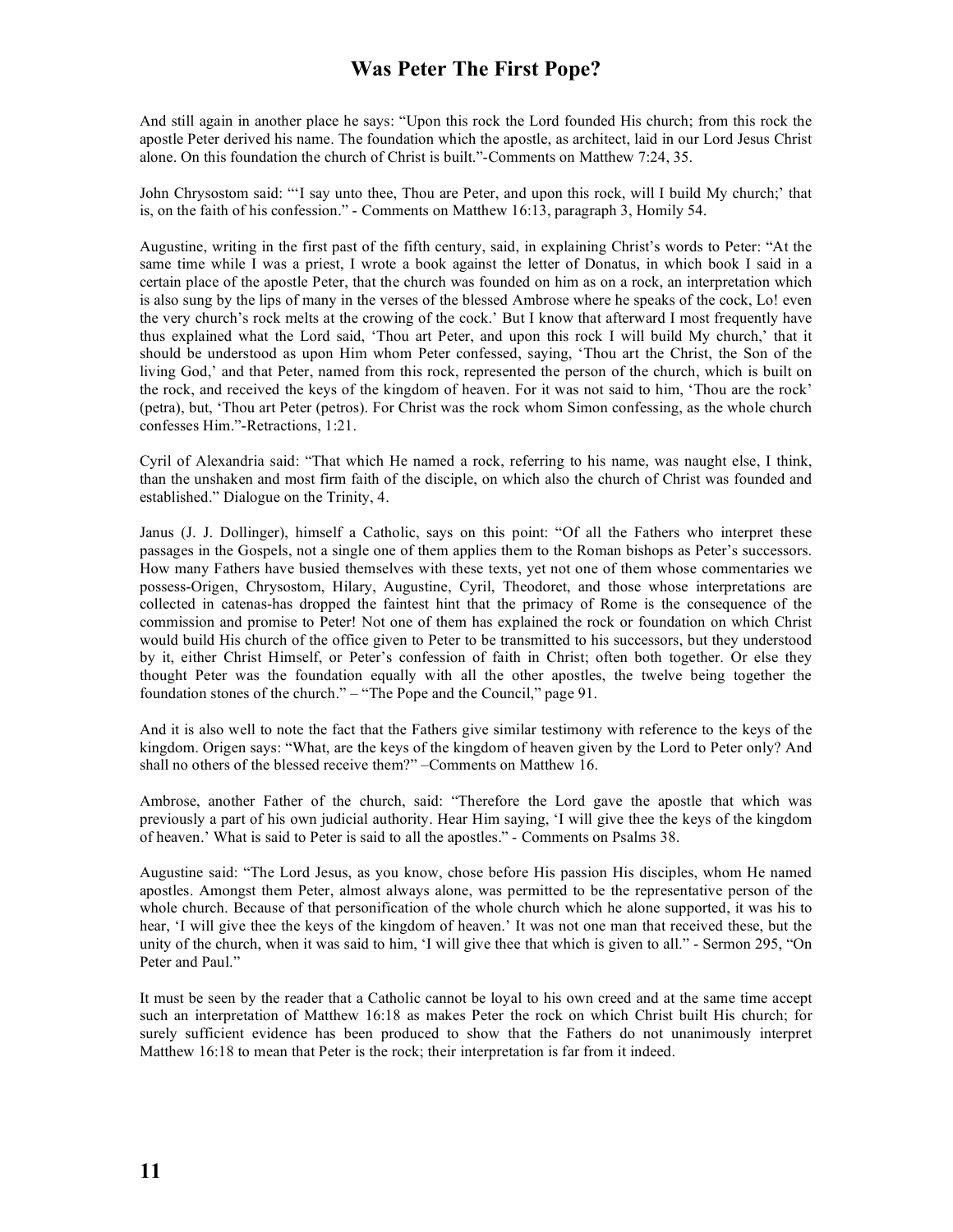## **Was Peter Bishop of Rome?**

The Roman Church asserts that Peter was the first bishop of the Christian church in the city of Rome, that he actually sat as bishop there for twenty-five years, dying there as a martyr in the year 67 AD; and since, it is claimed, Peter was made Christ's successor, the head of the church universal, and given power to bequeath his privileges to his successors, the bishops of Rome in succession have been the vicars of Christ, or the heads of the church; and that also, since Peter was the first bishop of Rome, the Roman church became the mother church of all Christendom.

As to Peter's being the first bishop of that church, the New Testament is silent, and at the outset this seems somewhat strange if the Roman claims for Peter are true. It would seem reasonable to expect that if Christ did make Peter the head of the church and that his first episcopate was in the city of Rome, the fact of his being bishop there would be mentioned not once but many times in the New Testament. The silence, therefore, of the New Testament is one of the weightiest arguments against the belief that he was the first pope of the universal church.

## **Testimony of Paul's Letters**

The apostle Paul, while he was in Rome, wrote, as every Bible student knows, four or five epistles, namely, Colossians, Ephesians, Philippians, Philemon, and Second Timothy, the last being written just before his martyrdom, as indicated by the language in chapter 4, verses 6-8. This was about 67 AD. It is claimed that Peter was in Rome, occupying the bishop's seat, during these years that the abovementioned epistles were written from Rome. But in all these epistles there is absolute silence regarding Peter's leadership over the church.

In Paul's letter to the Philippians, he sends greetings to the Philippians from "all the saints" at Rome (Philippians 4:22); so if Peter was in Rome at that time, he was reckoned by Paul merely as one of "the saints." In the second epistle to Timothy, Paul says, "Only Luke is with me" (2 Timothy 4:11), and because of this, he asks Timothy to bring Mark to Rome as a worker. Now if Peter were in Rome all this time as bishop, as is claimed, does it not seem strange that Paul never once refers to the fact? Does it not seem strange that if Peter were sitting at that very time as Christ's vicar, as head of the church, Paul never mentions that fact9 Indeed, Paul's act of calling for Mark to come to Rome as a worker, would seem to show conclusively that he, rather than Peter, had charge of the work in that city at that time, the very time that it is claimed Peter sat there as head of the whole church.

#### **The Supremacy of the Roman Church**

Nor is it true that the church in Rome was recognized as the mother church, holding supremacy and exercising jurisdiction over all the churches of Christendom. Every reader of church history knows that the Roman church had a gradual growth into power, her power becoming greater with the lapse of time, gradually overcoming resistance; and this is one strong proof of her real character.

In the first century there were five leading and influential churches, namely, Jerusalem, Antioch, Alexandria, Constantinople, and Rome. At the very beginning of Christianity, Jerusalem was the leading church and exercised the most authority, as is plainly seen in the book of Acts (Acts 8:14; 15:2, 22), while for a long time Alexandria and Constantinople shared equal precedence with Rome.

There is evidence of this in the history of some of the councils of the early church. The Council of Nicaea, AD 325, a general council, was called upon to settle the Episcopal jurisdiction of the bishop of Alexandria. It decreed: "Let the ancient customs prevail in Egypt, and Libya, and Pentapolis, that the bishop of Alexandria should have authority over all these, since this is the accustomed practice for the bishop of Rome also; and similarly in Antioch and the other eparchiea (i. e., primatical sees of the first class), let the precedence be preserved to the churches." - Canon 6.

It is clearly manifest from this decree that at that time, the beginning of the fourth century, Rome, Alexandria, and Antioch were on an equality, all of them called "sees of the first class." History informs us that this decree meant that the patriarch of Alexandria should have the same authority over Egypt, Libya,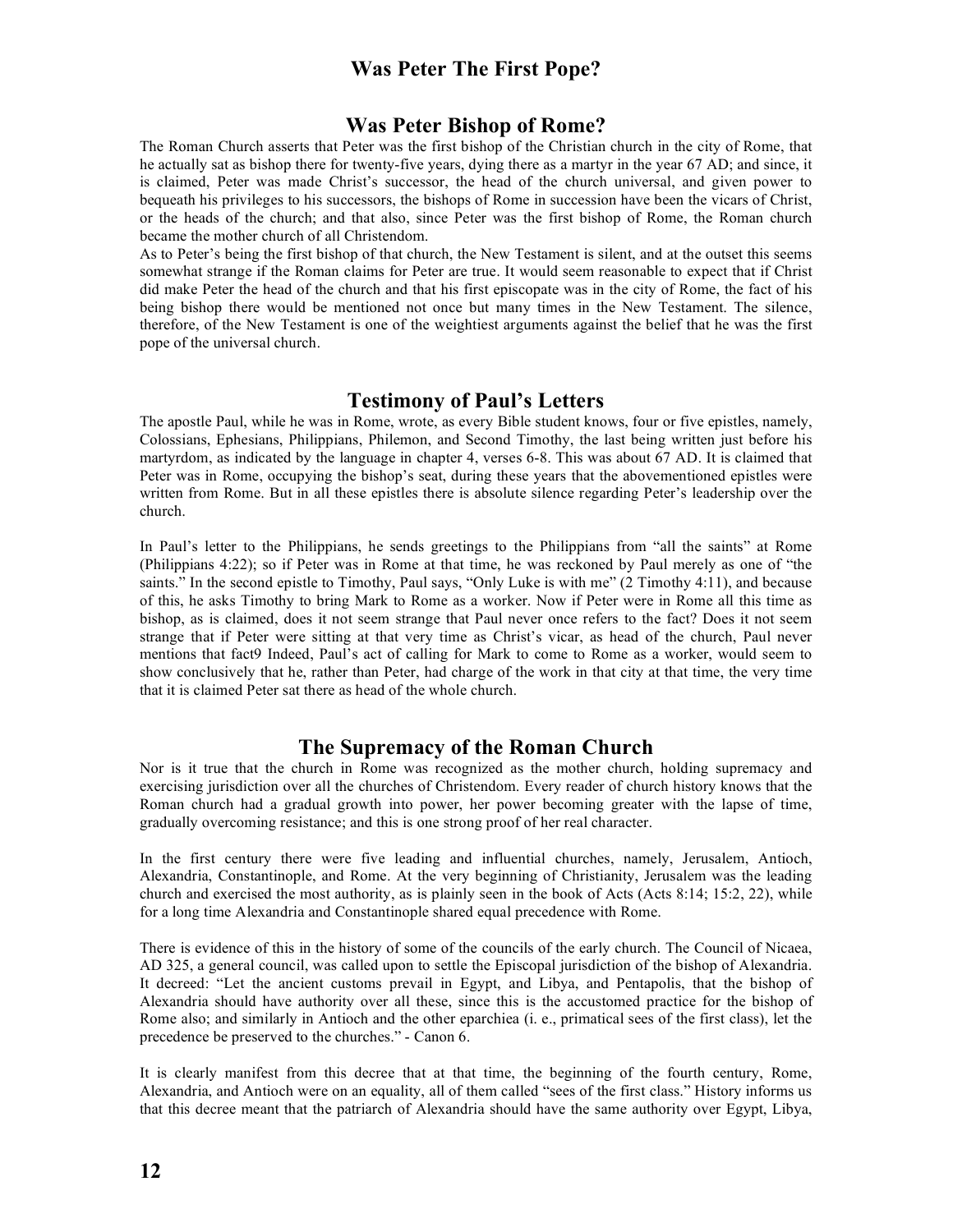and Pentapolis as the bishop of Rome had over the churches of central and southern Italy, with the islands of Sicily, Sardinia, and Corsica. This limitation shows clearly that no universal jurisdiction was than conceded to, or exercised by, the church in Rome.

## **Testimony of the Church Councils**

The fourth general council was held in Chalcedon, 451 AD, and it, too, has a strong disproof of the acknowledged precedence of the church in Rome. Its decrees are weighty in evidence on this point. In Canon 28, the council decreed as follows:

"In all respects following the definitions of the holy Fathers, and acknowledging the canon of the 150 Godbeloved bishops which has just been read, we likewise make the same definition and decree concerning the precedence of the most holy church of Constantinople, or new Rome. For the Fathers with good reason bestowed precedence on the chair of old Rome, because it was the imperial city, and the 150 God-beloved bishops, moved by the same view, confer equal precedence on the most holy throne of new Rome, rightly judging that the city honored with the empire and the senate should enjoy the same precedence as Rome, the old seat of empire, and should be magnified as it was in ecclesiastical matters also, being second after it."

Thus in a general council, Constantinople is placed on a level with Rome, and that in the latter part of the fifth century; and every reader of history knows that this rivalry continued between Rome and Constantinople (it began a long time before this council) until Justinian, in the year 533 AD, decreed that the bishop of Rome should be the head of the universal church.

The Roman church had a gradual rise unto her high pinnacle of power. In the earlier centuries, as we have seen, the Roman church was not above other churches, like Jerusalem, Alexandria, Antioch, and Constantinople. But this church was located at the old capital of the great Roman Empire, and gained precedence because of that fact, which is plainly mentioned in the decree of the Council of Chalcedon, which has just been noticed, as being a reason of the exaltation of the Roman church.

The church at the former capital of the empire began to be looked upon as the leading church, and its bishop as the leading bishop. As missionaries went forth, they gladly hailed from the Roman church, and it began to be called the mother church. Disputes arising among the churches or among the bishops were carried to the Roman bishop for settlement, because he was the bishop of the mother church at the ancient capital of the empire. And when the seat of political power was transferred to Constantinople, very naturally the bishop of the mother church of the West became the most prominent figure in Rome.

After the removal of the capital from Rome to Constantinople, in the fourth century, the claim that Peter had been made Christ's vicar, that he was the first bishop of Rome, and that the popes of Rome were his successors, began to be especially urged, and to substantiate these claims forged and fabricated sayings of earlier popes, and decisions of earlier councils were brought forward. Words were put in the mouths of popes which they never uttered. Decrees of councils were brought forward that were wholly forged and fabricated. Janus says:

"Like the successive strata of the earth covering one another, so layer after layer of forgeries and fabrications was piled up in the church." – "The Pope and the Council," page 117.

These culminated in the famous Isadorian Decretals of the ninth century, which all scholars today acknowledge as forgeries. Thus the Papacy arose to its height of power and prestige. This will not be denied by any unbiased reader of church history.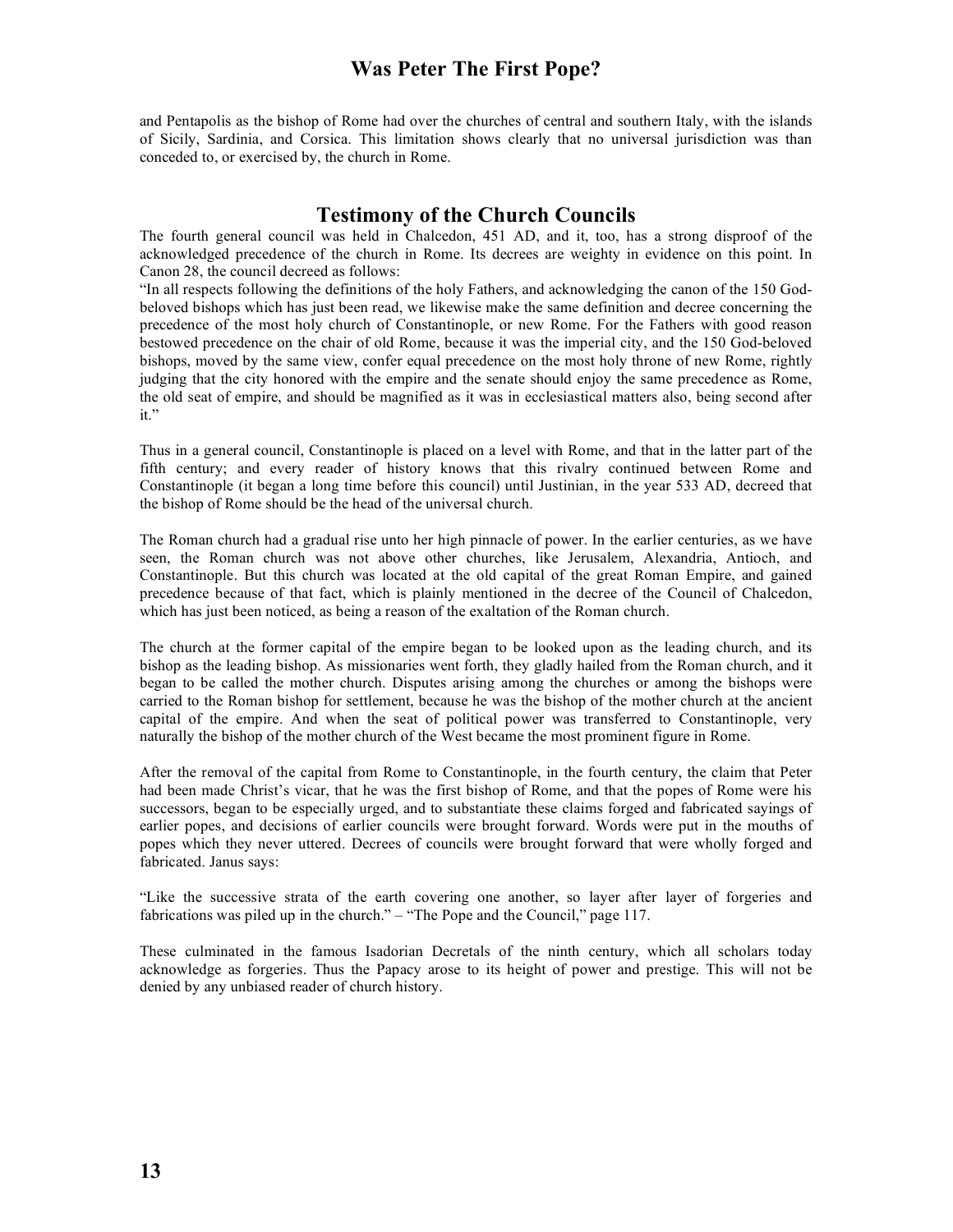## **The Papal Chain Examined**

As a mark of apostolicity, the Catholic Church claims an unbroken succession of popes from St. Peter to the pope elected in 1922, Pius XI.

This claim will not, however, stand the test of history. It seems impossible for the reader of church history not to see that the so-called papal chain has been broken in a number of places; but of course the Roman Catholic Church cannot admit this, no matter how much evidence is produced, as it is the keystone in the arch of all her arrogant and unscriptural claims.

However, from Victor, bishop of Rome in 193 AD, to Clement VII in 1523-1534, there were nine popes who were guilty of heresy, nine whose elections were disputed, nine whose elections were doubtful, fourteen who were guilty of simony (that is, of buying the papal chair), and nineteen who were guilty of intrusion. Yet all of these, excepting three, are counted as links in the papal chain, in spite of the fact that it is contrary to Roman canon law for one to be accounted as pope who secured the papal chair through simony or intrusion. And as to doubtful elections, Bellarmine, a famous Roman Catholic author, says, "A doubtful pope is no pope." - De Cancil, book 2, chapter 19.

#### **Doubtful Popes**

That there have been in the line of papal succession not only several very "doubtful popes," but desperately immoral and wicked popes, is admitted by Catholics themselves. The early years of the tenth century were what the "The Catholic Encyclopedia," article, "Christopher, Pope (903-904)," denominates "the darkest [period] ever known in papal Rome, when its barons were making and unmaking popes at their pleasure."

Further light is thrown upon the uncertainty of the papal succession at that time by the same authority, which says, article "Sergius III:"

"He seems to have ceased to act as a bishop after the death of Formosus, and was put forward as a candidate for the Papacy in 898. Failing to secure election, he retired, apparently to Alberic, Count of Spoleto. Disgusted at the violent usurpation of the papal throne by Christopher, the Romans threw him [Christopher] into prison, and invited Sergius to take his place."

Both Christopher and Sergius are acknowledged as popes of Rome in the line of succession from St. Peter. Coming down from the tenth to the latter half of the fifteenth century, we find the case of Rodrigo Borgia, Alexander VI, pope from 1492 to 1503. Of this man "The Catholic Encyclopedia" says: "Borgia, by a bare two-thirds majority secured by his own vote, was proclaimed pope on the morning of the 11th August, 1492, and took the name Alexander VI." "That he obtained the Papacy through simony was the general belief."-Article, "Alexander VI"

Of Borgia's character previous to his elevation to the papal throne, but while a priest and occupying high official position in the church, "The Catholic Encyclopedia" says this: "In his twenty-ninth year he drew a scathing letter of reproof from Pope Pius II for misconduct in Sienna, which was so notorious as to shock the whole town and court. Even after his ordination to the priesthood, he continued his evil ways. Toward 1470 began his relations with the Roman lady, Vanozza Catanei, the mother of his four children."

Such were some of the popes, and such is the line of the boasted "apostolic succession." Bear in mind, also, that these statements are not from Protestant authors, but from a recognized Roman Catholic authority. Remember that our only object in introducing such evidence is to show that unless Catholics are ready to assume and are able to defend the position that character and regularity of selection have nothing whatever to do with the apostolic succession, they cannot consistently contend that there has been such a succession from Peter's time down even to our own day. Clearly there has not been, and hence their claim falls to the ground.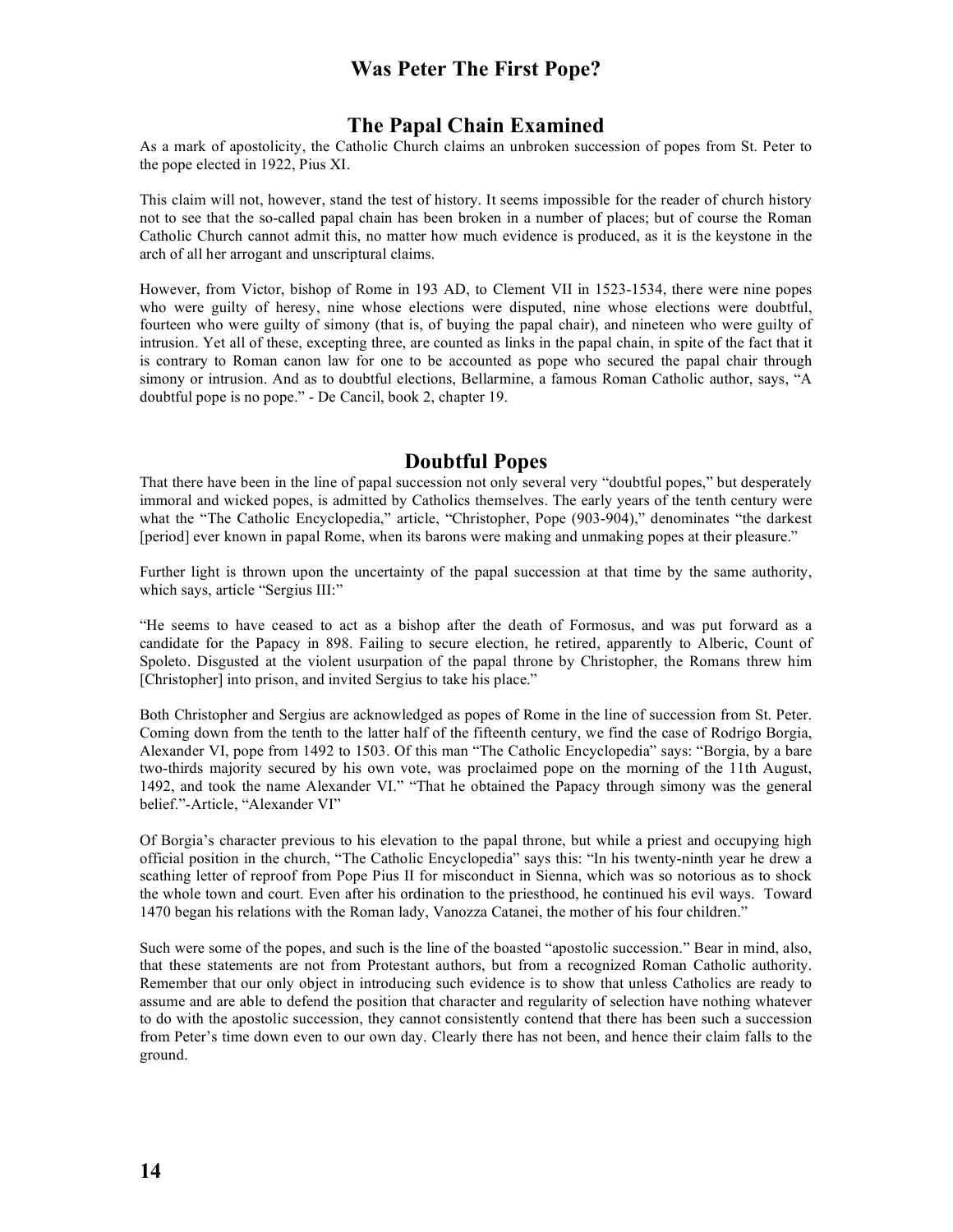Of the events of the period to which "The Catholic Encyclopedia" refers as "the darkest ever known in papal Rome," Cardinal Baronius, the greatest of all Catholic historians, says: "It is evident that one can scarcely believe, without ocular evidence, what unworthy, base, execrable, and abominable things the holy, apostolical See, which is the pivot upon which the whole Catholic Church revolves, was forced to endure, when the princes of this age, although Christian, yet arrogated to themselves the election of the Roman pontiffs. Alas, the shame! Alas, the grief! What monsters, horrible to behold, were then, by them, intruded on the Holy See, which angels revere! what evils ensued! What tragedies did they perpetrate! With what pollutions was this See, though itself without spot or wrinkle, then stained! With what corruptions infected! with what filthiness defiled! And by these things blackened with perpetual infamy." "Baronius Annal.," ad Ann. 900.

And there is another serious break, that of the Great Schism of 1379 to 1417. During this time, two and sometimes three rival popes were claiming to be the pope. It was difficult even then to decide which had the better claim. Gregory XI was pope before the schism, and Martin V was elected at its close. This covered a period of thirty-eight years. But when Martin V was elected, there was only one cardinal living who had been created before the death of Gregory XI. Therefore the majority of votes cast for Martin V in 1417 were void. It must be evident, then, that there are some broken links in the so-called chain of apostolic succession. Blasphemous Claims Growing out of the assumption that Christ made Peter His vicar, some very extravagant, and what some consider blasphemous, claims have been made for the pope. The following is taken from Ferraris' "Ecclesiastical Dictionary" (Roman Catholic), article "Pope." The latest edition of this book was issued from the Press of the Propaganda at Rome in 1899, which shows that it has the approval of the Roman Catholic Hierarchy. "The Catholic Encyclopedia" (Volume VI, page 48) speaks of it as "a veritable encyclopedia of religious knowledge," and "a precious mine of information."

"The pope is of so great dignity and so exalted that he is not a mere man, but as it were God, and the vicar of God."

"The pope is of such lofty and supreme dignity that, properly speaking, he has not been established in any rank of dignity, but rather has been placed upon the very summit of all ranks of dignities."

"Hence the pope is crowned with a triple crown, as king of heaven and of earth and of the lower regions."

"Moreover the superiority and the power of the Roman pontiff by no means pertain only to heavenly things, to earthly things, and to things under the earth, but are even over angels, than whom he is greater."

"So that if it were possible that the angels might err in the faith, or might think contrary to the faith, they could be judged and excommunicated by the pope."

"The pope is as it were God on earth, sole sovereign of the faithful of Christ, chief king of kings, having plenitude of power, to whom has been entrusted by the omnipotent God direction not only of the earthly but also of the heavenly kingdom."

"The pope can modify divine law, since his power is not of man but of God, and he acts as vicegerent of God upon earth with most ample power of binding and loosing His sheep."

The following is from the writings of Augustinus de Aneona (Roman Catholic), "On an Appeal from the Decision of the Pope:"

"Therefore the decision of the pope and the decision of God constitute one [i. e., the same] decision, just as the opinion of the pope and of his disciple are the same. Since, therefore, an appeal is always taken from an inferior judge to a superior, as no one is greater than himself, so no appeal holds when made from the pope to God, because there is one consistory of the pope himself and of God Himself."

"We hold upon this earth the place of God Almighty." - Pope Leo XIII, in an encyclical letter dated June 20, 1894, "The Great Encyclical Letters of Leo XIII," page 304.